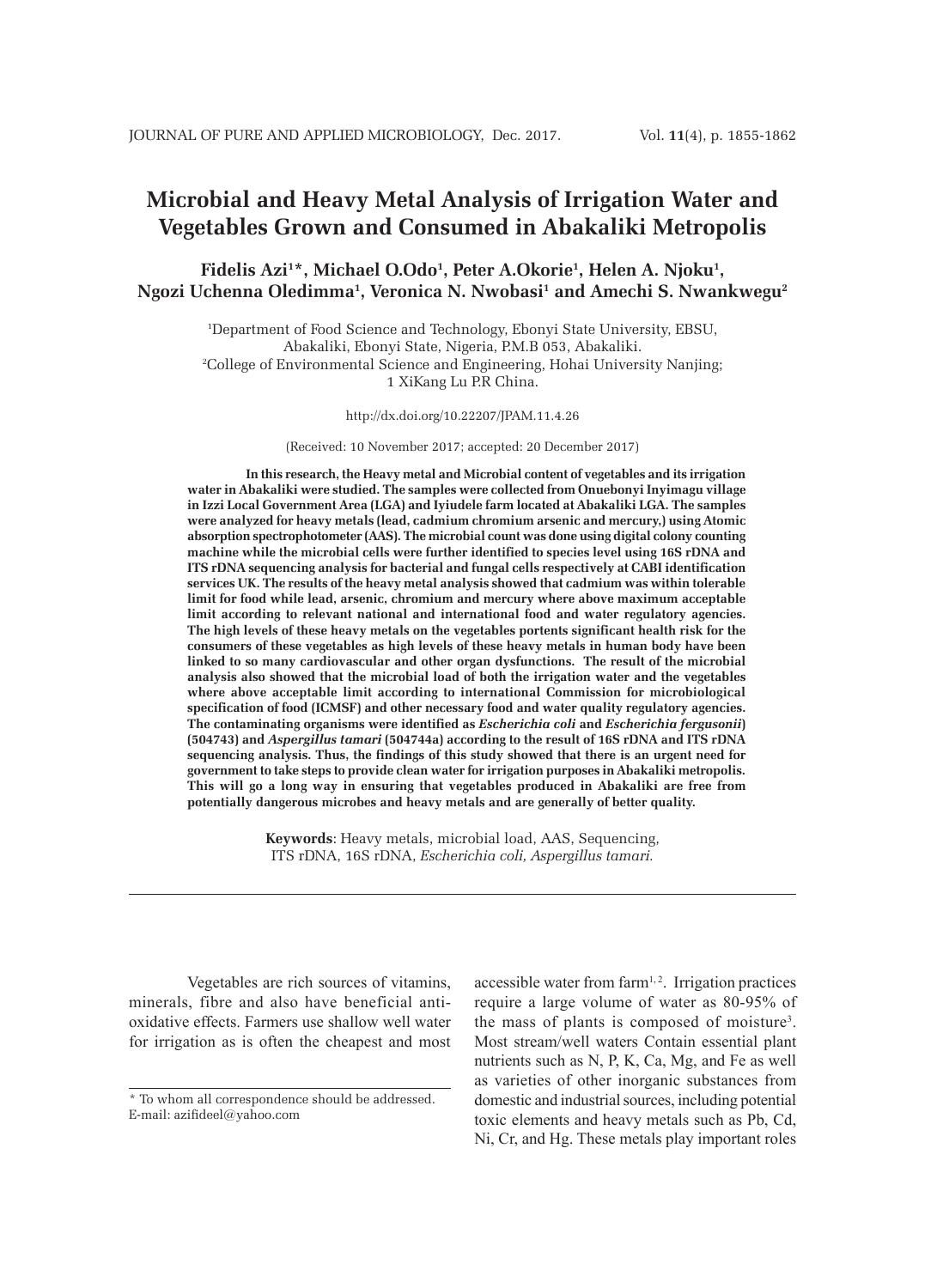1856 AZI et al.: MICROBIAL & HEAVY METAL ANALYSIS OF IRRIGATION WATER

in the metabolic pathways during the growth and development of plant when available in required concentrations<sup>4</sup>.

Vegetables absorb various kinds of heavy metals when available in irrigation water; however intake of heavy metal contaminated vegetables may pose risks to human health. This is because heavy metals have the ability to accumulate in the leaving organisms (bioaccumulation) and at elevated level can be toxic<sup>1</sup>. For instance when lead exceeds its safe value concentration, it causes hepatic and kidney damages, haemolytic Anaemia and methanoglobinemia. The acceptable limit for human consumption of lead for all food in solid form is 6ppm while for foods in liquid form is 1ppm5, 6. Cadmium exacts its effects on human health when present at higher concentration and causes severe diseases such as tubular growth, excessive salivation, gastrointestinal irritation, cancer, kidney damage, diarrhea and vomiting<sup>7, 8</sup>.

Vegetables accumulate heavy metals in their edible and non- edible parts, leafy part of vegetables accumulate higher amounts of heavy metals than their fruits<sup>4, 9</sup>. Knowledge of metalplant interactions is important for the safety of the environment and for reducing the risk associated with the introduction of trace metals into the food chain. Consequently, the metal can inactivate many important enzymes resulting in inhabitation of photosynthesis respiratory rate and other metabolic process in plant<sup>10</sup>. Heavy metal contamination of fresh product is a problem as cases of food borne illness are increasing daily<sup>11</sup>. Vegetables have great nutritional values but they also harbor microbes due to untreated irrigation or sewage fertilizer and poor handling after harvest.

Food borne pathogens such as *Listeria monocytogenus*, *Salamonella spp, shigella spp*, *Campylobalter Spp, Campylobalter spp*, *staphylococcus auerus. Clotirdium butilinum, E. coli* and *Aspergillus* spp have been the main causes of illnesses during the past decade and have all been isolated from vegetables irrigated with water contaminated with domestic and industrial wastes<sup>12,</sup> <sup>13</sup>. Consumption of vegetables contaminated with Heavy metals and pathogenic microbes portent a great health risk to both human and animals and calls for urgent attention. Thus, the purpose of this study is to determine the levels of microbial and heavy metals contaminations of vegetables

J PURE APPL MICROBIO*,* **11**(4), DECEMBER 2017.

cultivated in Abakaliki metropolis Ebonyi State, Nigeria.

#### **MATERIALS AND METHODS**

#### **Samples**

The samples used for this study were Irrigation water (shallow well water and pond water), pumpkin (vegetable 1 and vegetable 2 Irrigated with shallow well water and pond water respectively).

## **Source of Samples**

Shallow well water and Vegetable I were collected from Iyi Udele farm at Abakaliki Ebonyi State. Pond water and vegetable 2 were collected at Onuebonyi Inyinmagu village, Abakaliki, Ebonyi State. Samples were collected for two months (December, 2016 and January 2017)

## **Heavy Metal Analysis**

## **Methods for the Heavy Metal Analysis**

Heavy metal analysis was conducted using Varian AA240 Atomic Absorption spectrophotometer according to the method of APHA 1995 (American Public Health Association). The analysis was done at Spring Laboratory Services, Awka, Anambra State, Nigeria.

## **Preparation of Reference Solution and the Heavy Metal Determination**

A series of standard metal solutions in the optimum concentration ranges were prepared, the reference solutions were prepared by diluting the single stock element solutions with distilled water containing 1.5 ml concentrated nitric acid/ litre. A calibration blank was prepared using all the reagents except for the metal stock solutions. The samples were introduced into the AAS machine and the quantity of each heavy metal was determined based on the working principle of Atomic absorption spectrophotometer. Atomic absorption spectrophotometer's working principle is based on the sample being aspirated into the flame and atomized when the AAS's light beam is directed through the flame into the monochromator; and onto the detector that measures the amount of light absorbed by the atomized element in the flame. Each metal has its own characteristic absorption wavelength and a source lamp composed of that element was used, making the method relatively free from spectral or radiation interferences. The amount of energy of the characteristic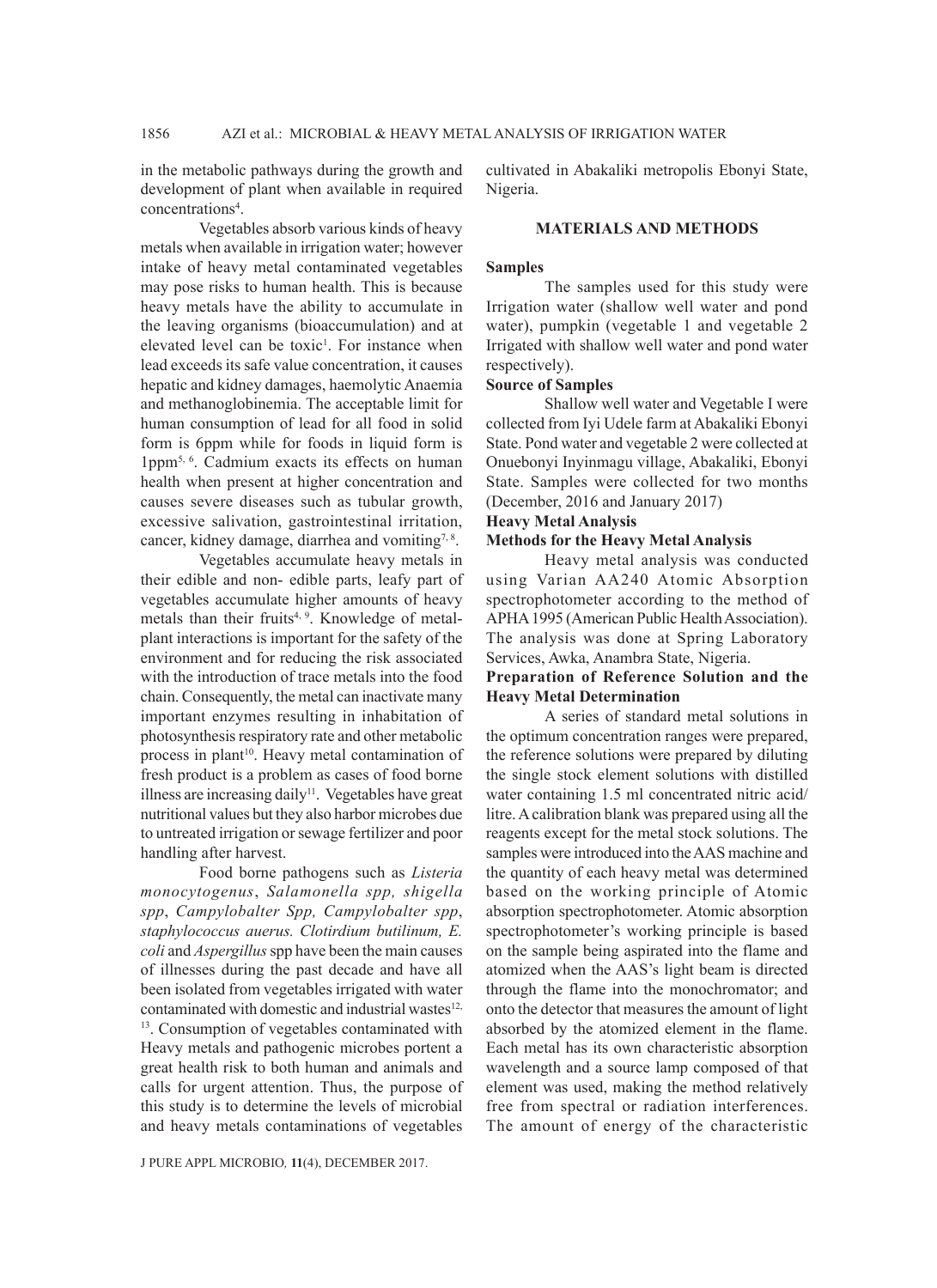wavelength absorbed in the flame is proportional to the concentration of the element in the sample. Calibration curve for each metal was prepared by plotting the absorbance of standards versus their concentrations. The Curves were printed from the AAS Machine.

#### **Total Viable Bacterial and Fungal Counts**

Total viable bacterial and fungal count Ten- fold serial dilution was used for both fungal and bacterial count. All media used (Nutrient agar and Saboraud Dextrose Agar) were prepared according to manufacturer's instruction (BIOTECH India) and autoclave for 15 minutes at  $121^{\circ}$ C and 15 psi. The prepared media were allowed to cool to about 40°C in a water bath and were then poured into sterile petri- dishes containing 1 ml aliquot of the appropriate dilutions (peptone water as diluents) prepared from the samples. The sample solutions were prepared by adding 1 g and 1ml of the samples into 10 ml of peptone water for the vegetable and irrigation water respectively. The plates were incubated for 3 days at room temperature and colonies formed were counted and expressed in colony forming unit per gram CFU/g/ ml.

#### **Bacterial and Fungal Identification**

The Bacterial and fungal colonies were subcultured on Nutrient and Sabouraud Dextrose Agar (SDA) and sent to CABI for molecular identification.

## **Methods for Molecular Identification of Isolates**

Fungal samples were processed using ITS rDNA sequencing analysis using the FASTA algorithm with the Fungus database from EBI. Bacteria samples were processed using partial 16S rDNA sequencing analysis. All procedures were validated and processing undertaken in accordance with CABI's in-house methods as documented in TPs 61-68 and TP70 for bacteria and TPs 72-80 for filamentous fungi. All original samples were subjected to a purity check. Molecular assays were carried out on each sample using nucleic acid as a template. A proprietary formulation [microLYSIS®-PLUS (MLP), Microzone, UK)] was subjected to the rapid heating and cooling of a thermal cycler, to lyse cells and release deoxyribonucleic acid (DNA). Following DNA extraction, Polymerase Chain Reaction (PCR) was employed to amplify copies of the rDNA in vitro. The quality of the PCR product was assessed by

undertaking gel electrophoresis. Polymerase Chain Reaction PCR purification step was carried out to remove unutilised dNTPs, primers, polymerase and other PCR mixture compounds and obtain a highly purified DNA template for sequencing. This procedure also allowed concentration of low yield amplicons. Sequencing reactions were undertaken using BigDye® Terminator v3.1 kit from Applied Biosystems (Life Technologies, UK) which utilises fluorescent labelling of the chain terminator ddNTPs, to permit sequencing. Removal of excess unincorporated dye terminators was carried out to ensure a problem-free electrophoresis of fluorescently labelled sequencing reaction products on the capillary array AB 3130 Genetic Analyzer (DS1). DyeEx™ 2.0 (Qiagen, UK) modules containing prehydrated gel-filtration resin were optimized for clean-up of sequencing reactions containing BigDye® terminators. Dye removal was followed by suspension of the purified products in highly deionised formamide Hi-Di™ (Life Technologies, UK) to prevent rapid sample evaporation and secondary structure formation.

Samples were loaded onto the AB 3130 Genetic Analyzer and sequencing undertaken to determine the order of the nucleotide bases, adenine, guanine, cytosine, and thymine in the DNA oligonucleotide. Following sequencing, identifications were undertaken by comparing the sequence obtained with those available in European Molecular Biology Laboratory (EMBL) via the European Bioinformatics Institute (EBI).

### **RESULTS AND DISCUSSION**

#### **LEAD**

Lead is a widely distributed heavy metal. Its significant source of exposure is often from diet and water consumption<sup>14, 15</sup>. The findings of this study showed that both the irrigation water and the vegetables irrigated with the water were contaminated by lead (Tables 1 & 2).The contamination of the irrigation water by lead could be as a result of industrial and domestic sewage that are channeled from most household and industrial site within the metropolis to these streams where the shallow wells are dogged and used for irrigation of this vegetables in Abakaliki metropolis. The vegetables might have absorbed this metal from the soil as well as the irrigation water. The levels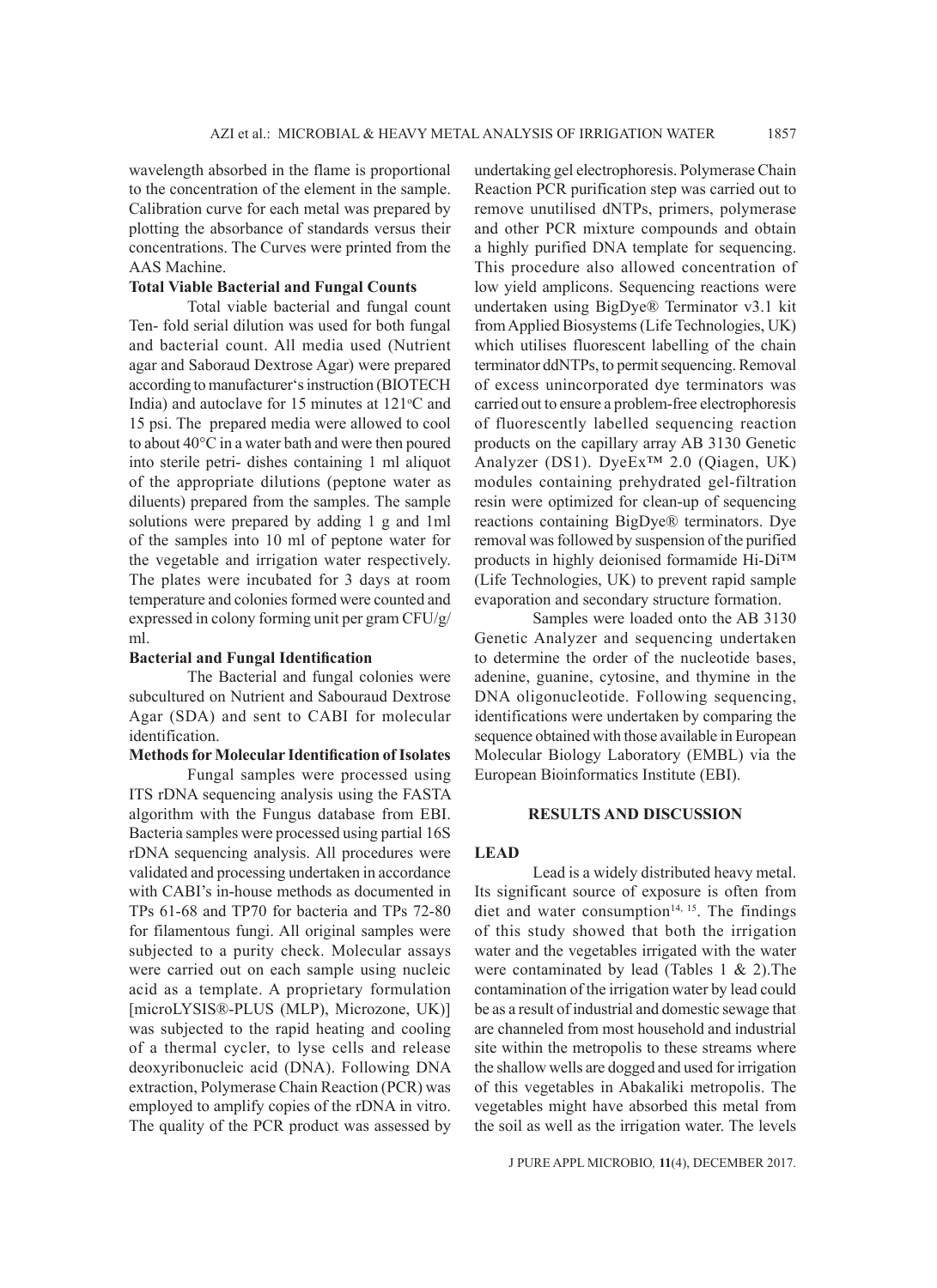of lead contamination in the shallow well water and its vegetables are beyond international acceptable limits. The standard for irrigation water approved by National Environmental quality standards (NEQs) for lead is  $0.5 \text{ mgL}^{-1}$ , while maximum acceptable limit for lead in food according to FSANZ, is  $0.1$ mg/kg<sup>16, 17</sup>. According to European Food Safety Authority, the maximum acceptable limit of lead in vegetables is 0.1mg/kg<sup>14</sup>. Lead exposure through contaminated food and water has been established to directly link with the risk of developmental neurotoxicity in young children, cardiovascular effects and nephrotoxicity in adults. According to Food Safety Authority of Ireland, Short-term exposure to high levels of lead can cause brain damage, paralysis (lead palsy), anaemia and gastrointestinal symptoms. Longer-term exposure can cause damage to the kidneys, reproductive and immune systems in addition to effects on the nervous system $17$ . The levels of the lead contamination were significantly higher in the second month when compared with the first month of this study. The increase in the lead concentration in the second month could be as a result of increased evaporation which often

characterized the month of January in Nigeria thus resulting in further concentrating the heavy metal content of the irrigation water and consequently the vegetables. This high level of lead in these vegetables represent a significant health risk as some of these are often consume raw.

## **Arsensic**

The result of this study showed that the irrigation water and the vegetables contain intolerable levels of arsenic (Table 1 & 2). Arsenic can exist in both organic and inorganic form and have been established to enter the food chain through contaminated water and soil. This implies that both irrigation water and the soil in which vegetables are cultivated in Abakaliki metropolis must have been contaminated with the arsenic through domestic and industrial wastes that are usually dump at the irrigation site within the metropolis. The maximum tolerable limit of arsenic in food is  $0.002$ mg/kg<sup>9,7</sup>. Arsenic especially in its inorganic form has been classified as human carcinogen according to International Agency for Research into Cancer  $(IARC)^{15, 17, 18}$ . Its exposure has also been associated with skin, vascular and nervous system disorders. The significant increase

**Table 1.** Heavy Metal Analysis for Month 1 (December)

| Heavy metals (ppm)                     | <b>SW</b>                                                                                    | V1                                                                                                 | <b>PW</b>                                                                                                                | V2                                                                                                                                  |  |
|----------------------------------------|----------------------------------------------------------------------------------------------|----------------------------------------------------------------------------------------------------|--------------------------------------------------------------------------------------------------------------------------|-------------------------------------------------------------------------------------------------------------------------------------|--|
| Lead<br>Arsenic<br>Chromium<br>Cadmium | $7.135 \pm 0.002$ <sup>a</sup><br>$2.437 \pm 0.001^{\circ}$<br>$0.061 \pm 0.01$ <sup>a</sup> | $9.231 \pm 0.002^b$<br>$3.651 \pm 0.001^b$<br>$0.088 \pm 0.01$ <sup>b</sup><br>$0.161 \pm 0.004^b$ | $6.469 \pm 0.011$ °<br>$2.132 \pm 0.002$ <sup>c</sup><br>$0.009 \pm 0.03$ <sup>c</sup><br>$0.138 \pm 0.005$ <sup>c</sup> | $6.613 \pm 0.001$ <sup>d</sup><br>$2.801 \pm 0.003$ <sup>d</sup><br>$0.012 \pm 0.02$ <sup>d</sup><br>$0.162 \pm 0.006$ <sup>d</sup> |  |
| Mercury                                | $0.152 \pm 0.005^{\text{a}}$<br>$9.402 \pm 0.001$ <sup>a</sup>                               | $12.314 \pm 0.001^{\mathrm{b}}$                                                                    | $0.000 \pm 0.002$ <sup>c</sup>                                                                                           | $0.000 \pm 0.002$ <sup>d</sup>                                                                                                      |  |

Values are means of triplicate determinations and standard deviation (±SD). Means with different superscript along the row are significantly different  $(p<0.05)$ 

 $SW = Shallow$  well water,  $VI = Vegetable 1$ ,  $PW = Pond$  Water,  $V2 = Vegetable 2$ 

| Table 2. Heavy Metal Analysis for Month 2 (January) |  |  |  |
|-----------------------------------------------------|--|--|--|
|-----------------------------------------------------|--|--|--|

| Heavy metals (ppm)                                | <b>SW</b>                                                                                                                                                   | V1                                                                                                                                                               | <b>PW</b>                                                                                                                                          | V 2                                                                                                                                                 |  |
|---------------------------------------------------|-------------------------------------------------------------------------------------------------------------------------------------------------------------|------------------------------------------------------------------------------------------------------------------------------------------------------------------|----------------------------------------------------------------------------------------------------------------------------------------------------|-----------------------------------------------------------------------------------------------------------------------------------------------------|--|
| Lead<br>Arsenic<br>Chromium<br>Cadmium<br>Mercury | $6.781 \pm 0.001$ <sup>a</sup><br>$4.174 \pm 0.002$ <sup>a</sup><br>$0.087 \pm 0.05^{\circ}$<br>$0.168 \pm 0.03^{\circ}$<br>$11.507 \pm 0.001$ <sup>a</sup> | $10.124 \pm 0.005^{\text{a}}$<br>$4.921 \pm 0.001$ <sup>a</sup><br>$0.098 \pm 0.01$ <sup>a</sup><br>$0.187 \pm 0.02^{\text{a}}$<br>$13.478 \pm 0.005^{\text{a}}$ | $6.724 \pm 0.007$ <sup>a</sup><br>$2.271 \pm 0.01^{\circ}$<br>$0.013 \pm 0.01^{\circ}$<br>$0.153 \pm 0.01^{\circ}$<br>$0.000 \pm 0.005^{\text{a}}$ | $7.027 \pm 0.005^{\circ}$<br>$2.213 \pm 0.03^{\circ}$<br>$0.026 \pm 0.05^{\circ}$<br>$0.192 \pm 0.01$ <sup>a</sup><br>$0.000 \pm 0.01$ <sup>a</sup> |  |
|                                                   |                                                                                                                                                             |                                                                                                                                                                  |                                                                                                                                                    |                                                                                                                                                     |  |

Values are means of triplicate determinations and standard deviation (±SD). Means with different superscript along the row are significantly different  $(p<0.05)$ 

SW = Shallow well water, V1 = Vegetable 1, PW = Pond Water, V2 = Vegetable 2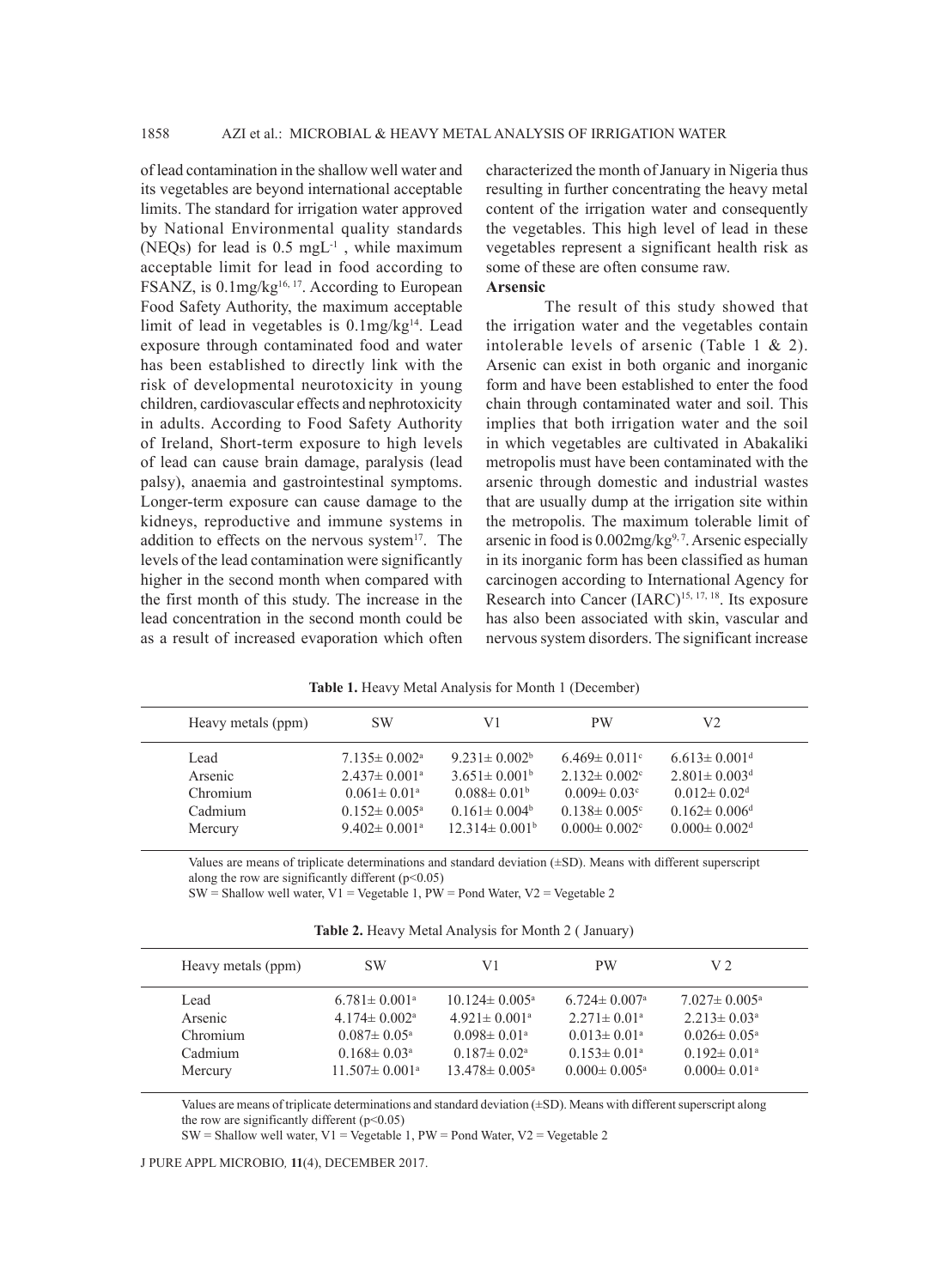| Microbial count | SW                                          | V1                                                 | PW                                          | V2                                                 |
|-----------------|---------------------------------------------|----------------------------------------------------|---------------------------------------------|----------------------------------------------------|
| Bacterial count | $2.5 \text{ x} \pm 0.05 \text{ x } 10^{7a}$ | $1.8 \text{ x} \pm 0.01 \text{ x } 10^{\text{6b}}$ | $3.5 \text{ x} \pm 0.04 \text{ x } 10^{4c}$ | $1.7 \text{ x} \pm 0.05 \text{ x } 10^{\text{6d}}$ |
| Fungi count     | $7.0 \text{ x} \pm 0.02 \text{ x } 10^{3a}$ | $3.6 \text{ x} \pm 0.02 \text{ x } 10^{4b}$        | $1.2 \text{ x} \pm 0.05 \text{ x } 10^{4c}$ | $3.2 \text{ x} \pm 0.01 \text{ x } 10^{4d}$        |

**Table 3.** Microbial Analysis for month 1(December)

Values are means of triplicate determinations and standard deviation (±SD). Means with different superscript along the row are significantly different (p<0.05)

 $SW = Shallow$  well water,  $V1 = Vegetable 1$ ,  $PW = Pond Water$ ,  $V2 = Vegetable 2$ 

| <b>Table 4.</b> Microbial Analysis for month 2 (January) |    |  |           |  |  |
|----------------------------------------------------------|----|--|-----------|--|--|
| ount                                                     | 3W |  | <b>PW</b> |  |  |

| Microbial count | SW                                          | V1                                                 | PW                                          | V2                                          |
|-----------------|---------------------------------------------|----------------------------------------------------|---------------------------------------------|---------------------------------------------|
| Bacterial count | $8.8 \text{ x} \pm 0.06 \text{ x } 10^{8a}$ | $6.2 \text{ x} \pm 0.06 \text{ x } 10^{\text{8b}}$ | 6.9 x $\pm$ 0.05 x 10 <sup>7</sup>          | 6.0 $x \pm 0.01 \times 10^{7d}$             |
| Fungi count     | $4.2 \text{ x} \pm 0.10 \text{ x } 10^{5a}$ | $1.8 \text{ x} \pm 0.07 \text{ x } 10^{4}$         | $2.1 \text{ x} \pm 0.05 \text{ x } 10^{5c}$ | $1.3 \text{ x} \pm 0.04 \text{ x } 10^{5d}$ |

Values are mean of triplicate determinations and standard deviation (±SD). Means with different superscript along the row are significantly different (p<0.05)

 $SW = Shallow$  well water,  $V1 = Vegetable 1$ ,  $PW = Pond Water$ ,  $V2 = Vegetable 2$ 

in the arsenic concentrations in the second month showed other Environmental Factors could trigger even further increase in the future and thus need to be urgently addressed and continuously monitored. **Chromium**

The samples were also found to be contaminated with chromium (Tables 1 & 2). However the concentrations of the Cr metal on the irrigation water and the vegetables were within tolerable limit. The maximum acceptable limit of chromium in vegetables is 1ppm<sup>5, 19</sup>, while the result of this study showed that all the samples analyzed were below 1ppm. The standard for irrigation water and approved by NEQS (National Environmental Quality standards) for chromium is 1.0Ng/mil-1. The maximum permissible limit of chromium for plant is 1.30mg/kg recommended by WHO (World Health Organization)<sup>20, 21</sup>. This finding is similar the finding  $of^{15,22}$ ) in which the disclosed concentration of chromium in some of the water samples studied were within tolerable limit but need to be continuously monitored.

#### **Cadmium**

The finding of this research revealed that the concentrations of Cadmium were slightly higher than the maximum acceptable limits of Cadmium in foods  $(0.1 \text{mg/kg})$  ( $^{18, 23}$ . The standard for irrigation water approved by NEQS (National environmental quality standards for cadmium is

0.10 Ngml-1. While according to European Union regulation, the maximum acceptable limit of Cadmium in leafy vegetables is  $0.02 \text{mg/kg}^9$ . This result is similar to the work of other researchers in which they revealed that high concentrations (above acceptable international standards) of Cd content in untreated waste water increased their concentration in the applied soils<sup>4, 8</sup>. The natural occurrence of Cd has been established to be from industrial and agricultural sources of contamination and the absorption of Cd in human being is not important according to European Parliament and Council Regulation<sup>24</sup>. Many organ dysfunctions have been linked to Cd in humans such as renal dysfunctions and bone demineralization. The International Agency for Research on Cancer has also classified Cd as a group 1-human carcinogen $6$ , <sup>14</sup>. This goes to show that consumers of these vegetables are expose to high health risk and are bound to have many organ failures in the future if something is not done urgently to address this potentially health/environmental disaster.

## **Mercury**

The level of mercury contamination of the irrigation water from the shallow well and its vegetables were above tolerable limits. While the irrigation water from pond water and its vegetable were found to contain no mercury (Tables 1 & 2). It has been established that environmental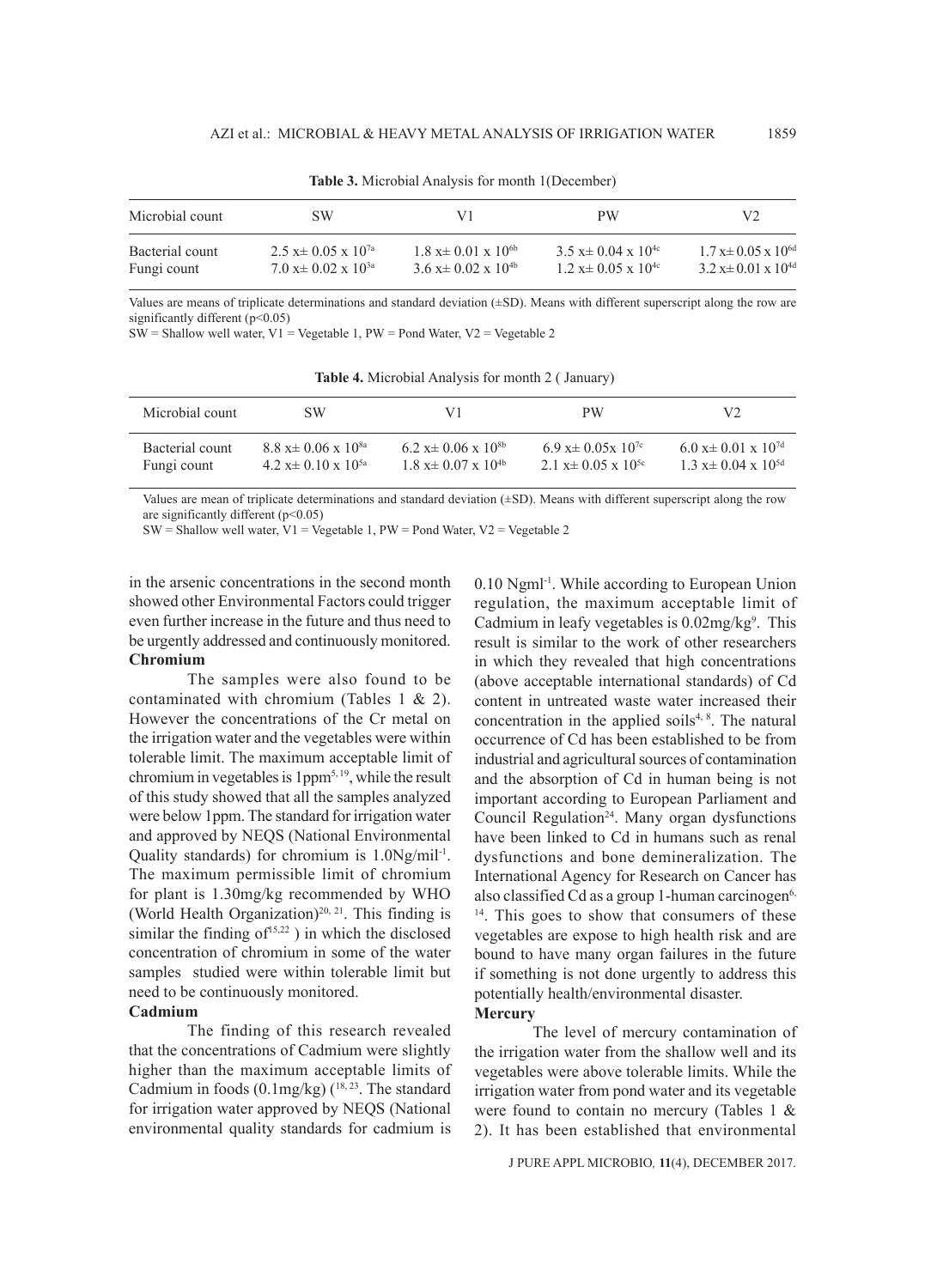contaminations of mercury can both be from natural sources and from anthropogenic emissions such as industrial activities and mining. According to European Food Safety Association (EFSA) and US food and Drug Administration (FDA) the minimum acceptable limit of mercury in food is  $0.5$ mg/kg and  $1\mu$ g/l for water<sup>5, 17</sup>. The findings of this study showed that the shallow well water and the vegetable irrigated with the water have high mercury contaminations and is of serious concern considering that this vegetable are consumed in high volume within the metropolis. Excessive exposure to mercury through contaminated foods and water has been associated with a wide spectrum of adverse health effects including damage to the central nervous system (neurotoxicity) and the kidney<sup>2, 16</sup>. There was also significant increase in the concentrations of the mercury in the vegetable in the second month when compared with the first month. This further showed that there is an urgent need not only to continuously monitor the extent of heavy metal contaminations of the irrigation water but also for Government to take urgent steps to stop the use of such water for Irrigation purposes in Abakaliki metropolis.

# **Result of the Total Viable Count/Molecular Identification for the Fungi and Bacteria Isolates**

The result of this research showed that both the irrigation water and the vegetables were heavily contaminated by microorganisms (Tables 3 & 4). The levels of the microbial contaminations of the vegetables were beyond maximum acceptable limits according to international commission on microbiological specification of food<sup>25</sup>. According to this Agency the maximum acceptable limit of bacteria count in food products is  $10<sup>3</sup>$  cfu/ml. In this study, the numbers of the microbial count were above this limit and thus represent potential hazard as these vegetables are often consumed raw. Microorganisms present in fruits and vegetables are directly related to the water used in irrigating it and the hygienic practices during their cultivation, harvesting, post harvest handling, processing and distribution of the product<sup>26</sup>. This agrees with findings of this study as the high microbial load on the vegetables could be from both the irrigation waters and the soil.

The result of the molecular identification of the most dominant bacteria contaminant in the samples further confirm the potential danger

J PURE APPL MICROBIO*,* **11**(4), DECEMBER 2017.

associated with these vegetables as the bacteria isolate shows top matches (97 -98%) to the species *Escherichia coli* and *Escherichia fergusonii.* Thus, the isolates were identified as *Escherichia coli* and *Escherichia fergusonii* (CABI Identification services UK). *Escherichia coli* and *Escherichia fergusonii* belong to the family *Enterobacteriaceae* and have been established to be distributed worldwide and can be found in soil, water, plants, food products, animals and man. Some members of this species (including *E. coli*) are pathogenic to man and have been categorized as Hazard group 2 or 3 organisms by Advisory Committee on Dangerous Pathogens (ACDP) (UK). This correlates already established scientific facts that a wide range of microbial pathogens have been found in water and can be transferred to crops during irrigation. *E. coli, Salmonella spp. and Vibrio spp*. were recovered from irrigation stream water in Nigeria and these organisms were also present on the irrigated plants<sup>25, 27</sup>. The sources of this microbial contamination could be from domestic and industrial sewage that are often channeled to the irrigation water. Dumping/channeling of domestic and industrial wastes to irrigation site has been observed to be common practices among residents in Abakaliki metropolis. Lack of fresh water for irrigation has forced growers to utilize any type of available water, including wastewater, from domestic and industrial sewage<sup>1, 13</sup>. The sequence obtained from the fungi isolated from the vegetable samples showed top matches at 100 % identity to multiple sequences from strains of *Aspergillus tamari* including sequence HQ340111 from reference culture collection strain NRRL 427. This is a common species especially in the tropics, with brown to olive colonies and large thick-welled roughened conidia. It is frequently isolated from soil, seeds and other plant-based substrata and is known to produce the mycotoxin cyclopiazonic acid. It is assigned by ACDP (UK) to hazard group 2 thus substrate containing this organism is designated as potentially dangerous and should be discarded (ACDP, UK).

#### **CONCLUSION**

The findings of this research revealed that irrigated vegetables grown in Abakaliki Metropolis contain high concentrations of potentially toxic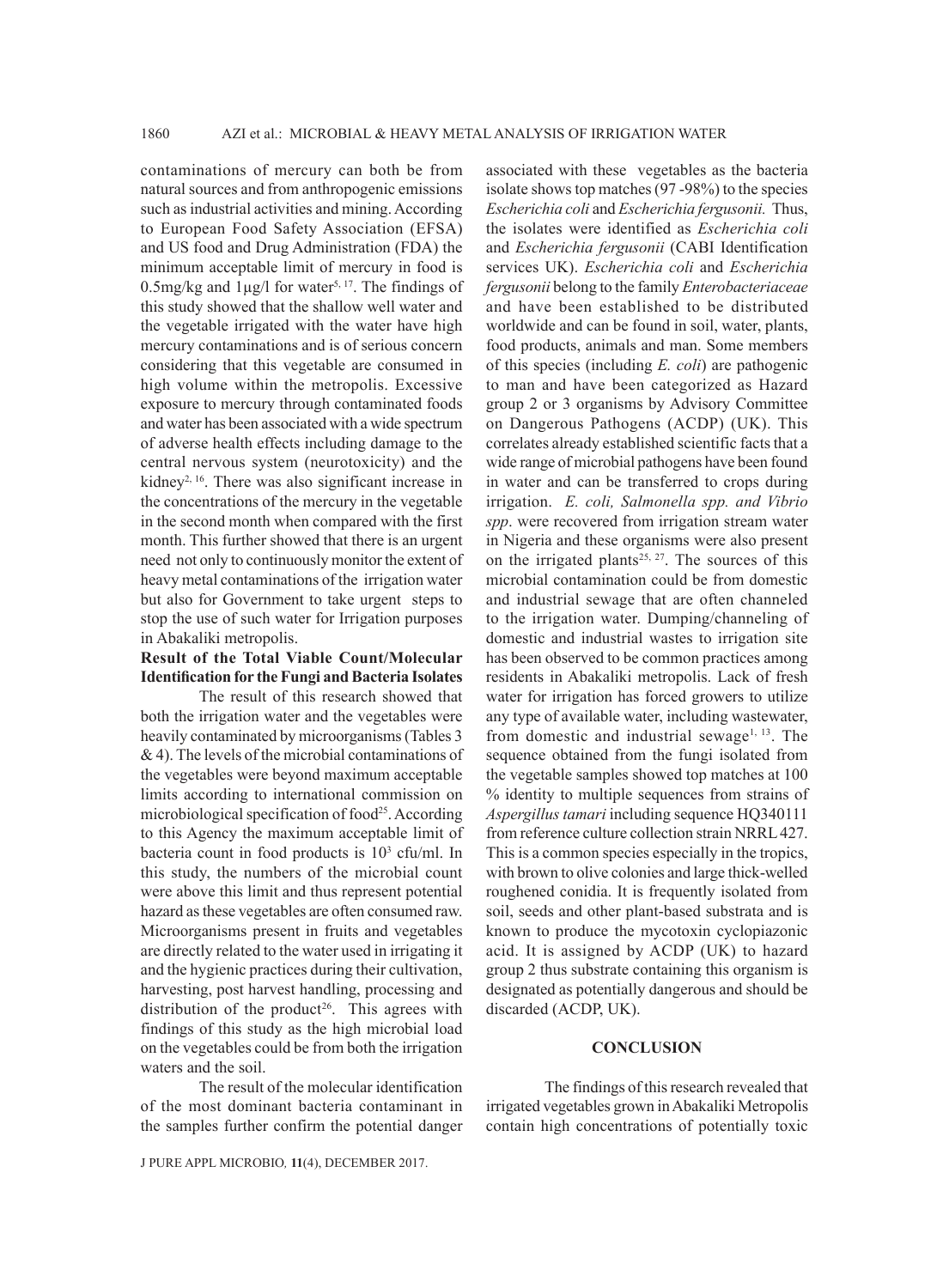heavy metals. The microbial content of the vegetables were also above safe limits and the nature of the isolated microorganisms are potentially dangerous. Therefore, there is an urgent need for an action plan that will ensure these waters are not used for irrigation purposes while better quality water are provided to farmers so that vegetables grown in Abakaliki are irrigated with water of better quality.

## **ACKNOWLEDGEMENT**

The authors are grateful to the operation manager CABI Identification Services, UK for her immense contributions in the identification of the organisms. We also thank the staff of Spring Board Laboratory Services, Awka, Anambra State, Nigeria for their assistance in heavy metal analysis and for allowing us use their facilities for the actualization of this work.

## **REFERENCES**

- 1. Abdul-Raouf, UM, Beuchat, LR and MS Ammar Survival and growth of Escherichia coli O157:H7 on salad vegetables. *Applied and Environmental Microbiology*. 1993; **59**(7), 1999-2006.
- 2. Nirmal Kilmar, JI, Hiren, SR and NI Kumar. Characterization of healthy metals in vegetables using inducture couples plasma *J. APPL Sci. Environ*. 2007; **3**: 59-76
- 3. Berger, CN, Sodha, SV, Shaw, RK, Griffin, PM, Pink, D, Hand, P and G Frankel Fresh fruit and vegetables as vehicles for the transmission of human pathogens. *Environmental Microbiology.*  2010; **12**(9): 2385-2397
- 4. Meagher, RB Phytoremediation of toxic elemental and organic pollutants. *Curr.Opin. Plant Biol.* 2000; **3**: 153-162.
- 5. Choi YY International / National Standards for Heavy Metals in Food. CODEX STAN 193- 1995.2011;1:1-15
- 6. European Food Safety Authority (EFSA) CONTAM .Scientific opinion on the risk for public health related to the presence of mercury and methyl mercury in food*. EFSA J*. 2004;10(12):2985-3241.doi:10.2903/j. efsa.2012.2985. http://www.efsa.europa.eu/it/ efsajournal/doc/2985.pdf.
- 7. JECFA (Joint FAO/WHO Expert Committee on Food Additives), Summary and conclusions of the sixty-first meeting of the Joint FAO/WHO Expert Committee on Food Additives (JECFA),

2003; 18-22. http://www.who.int/pcs/jecfa/ Summary61.pdf

- 8. Mcintyre, T Phytoremediation of heavy metals from soils. *Adv. Biochem Eng Bitechnol*. 2003; **78**: 97-123.
- 9. European Commission (EC). Assessment of the dietary exposure to arsenic,cadmium, lead and mercury of the population of the EU Member States. European Commission, Directorate-General Health and Consumer Protection. 2004; SCOOP Report from Task 3.2.11:
- 10. Chronopoulos, J, Haidouti, C and A chhronopoulou Variations in plant and soil lead and cadmium content in urban parks in Athens. *Greece sci. Total Environ* 1997; **196**: 91-8.
- 11. Rai, S, Chopra, Ak, Pathak, C, Sharama, Dk, Sharama, RI and PM Gupta Comparative study of some physicochemical parameters of soil irrigated with sewage water and canal water of Dehradum City. *India Arc APP sci. Res.* 2011; **3**(2): 318 -325.
- 12. Berger, CN, Sodha, SV, Shaw, RK, Griffin, PM, Pink, D, Hand, P and G Frankel Fresh fruit and vegetables as vehicles for the transmission of human pathogens. Environmental Microbiology. 2010; **12**(9): 2385-2397
- 13. Rattab, RK, Dutta, SP, Chhonkar, PK, Suribabu KS and AK Long Term impact of irrigation with sewage effluence on Heavy metal content in soil crops and ground water – a case study.*Agric ecosystem Evron.* 2005; **109**: 310-322 .
- 14. European Food Safety Authority (EFSA) CONTAM. Scientific opinion of the panel on contaminants in the food chain on a request from the European commission on cadmium in food. *EFSA J*.2009; 980:1–139. http://www.efsa. europa.eu/it/efsajournal/doc/980.pdf.
- 15. European Commission. Commission Regulation (EU) No 836/2011 of 19 August 2011 amending Regulation (EC) No 333/2007 laying down the methods of sampling and analysis for the official control of the levels of lead, cadmium, mercury, inorganic tin, 3-MCPD and benzo(a)pyrene in foodstuffs. *Off J. Eur Union L* .2011; **215**: 9–16
- 16. Food Standards Australia New Zealand (FSANZ). Food Standards Australia and New Zealand Standard; Contaminants and Natural Toxicants laid down maximum levels of FIVE heavy metals in specified food. 2011; 1- 15 http://www. comlaw.gov.au/Details/F2011C00542
- 17. Food Safety Authority of Ireland (FSAI). Assessment of Mercury, Lead, Cadmium, Tin and Arsenic in Food*. Toxicol. FACTSHEETSERIES* 2009; **1**: 1-13.
- 18. European Commission. Commission Regulation